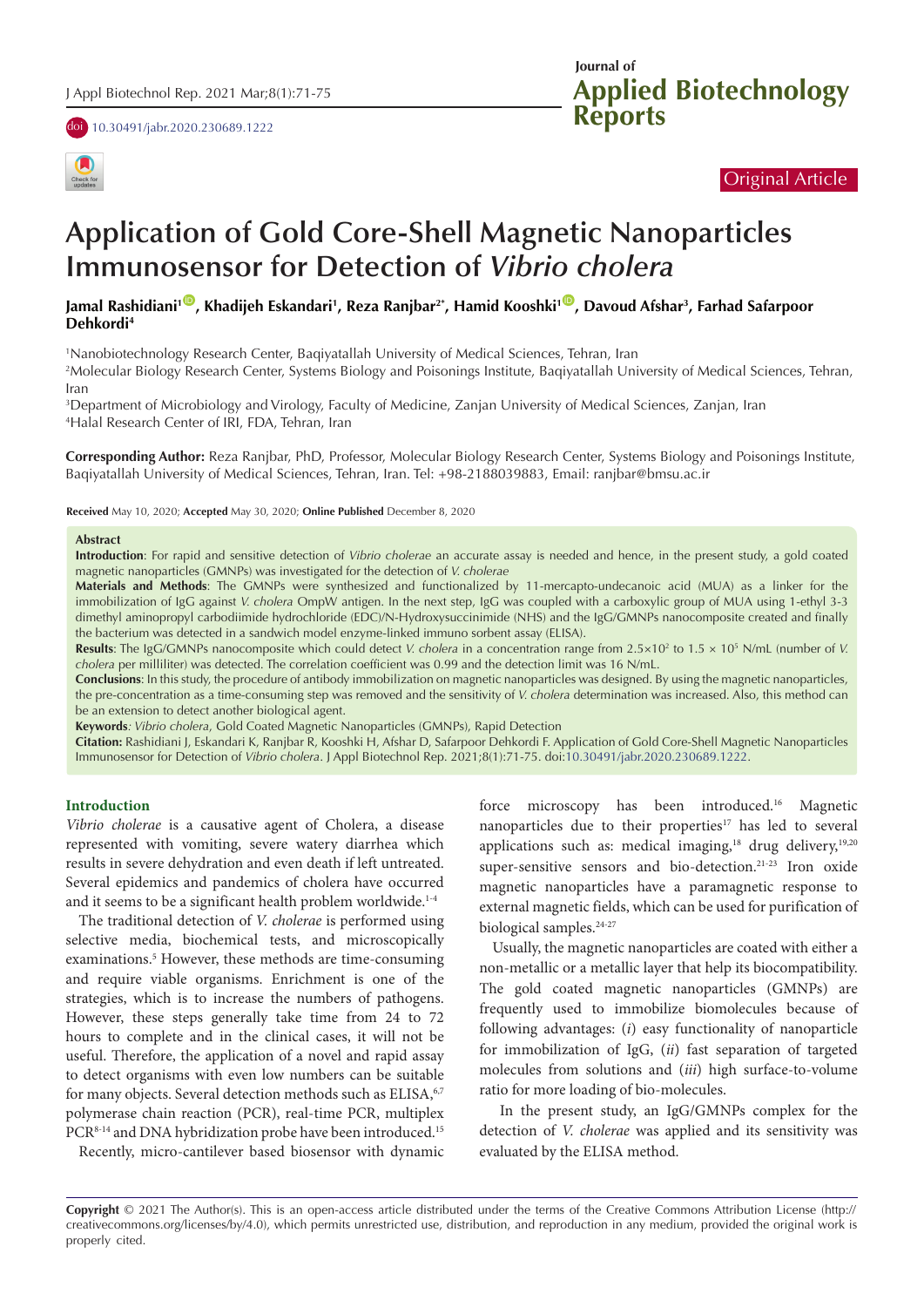### **Materials and Methods**  *Apparatus and Procedure*

In this study, a model (100 Bio-model, USA) of Cary spectrophotometer was used to UV-Vis spectroscopy of the samples. A model (Model Nexus 870, Thermo Nicolet Co. USA) of Fourier transform infrared spectrometer was used to record the spectrum of the Fourier Transform Infrared (FTIR). A model (LEO 440i, UK) of scanning electron microscope was used to obtain the scanning electron micrographs. For surface zeta potential measurement of the nanoparticles Malvern zeta sizer (Nano ZS model) was used.

# *Materials*

 $FeCl_2$ ·7 $H_2O$  (99.0%),  $FeCl_3$ ·6 $H_2O$  (99.1%), NaOH, HCl (37%), tetramethylammonium hydroxide pentahydrate  $(TMAOH· 5H<sub>2</sub>O),$ 11-mercaptoundecanoic acid, 2-[N-morpholino] ethane sulfonic acid (MES) buffer, BM blue, N-Hydroxysuccinimide (NHS) and 1-ethyl 3-3 dimethyl aminopropyl carbodiimide hydrochloride (EDC) were purchased from Sigma–Aldrich, Germany. Trisodium citrate potassium, hydrogen tetrachlorocuprate (30%  $HAuCl<sub>4</sub>·3H<sub>2</sub>O$ ), sodium metaperiodate, ethylene glycol, dihydrogen phosphate ( $KH_{2}PO_{4}$ ) and dipotassium hydrogen phosphate  $(K_2{\text{HPO}_4})$  were also purchased from Merck, Germany. The solutions were prepared in deionized double distilled water (OES-SDLL-20L, USA) and all experiments were carried out at room temperature. Polyclonal antibody of *V. cholera* recombinant outer membrane protein (ompW) was obtained from Nanobiotechnology Research Center, Baqiyatallah University of Medical Sciences, Tehran, Iran.

# *Preparation of Gold Coated Magnetic Nanoparticles*

Co-precipitation of Fe (III) and Fe (II) ions under alkaline condition was applied to synthesize the magnetic nanoparticles. Briefly,  $FeCl_2 \cdot 7H_2O$  (5.4 g) and  $FeCl_3 \cdot 6H_2O$ (2.0 g) (Sigma, Germany) were dissolved in HCl (10 mM, 33 mL) and then, 167 mL of aqueous NaOH (1.5 M ) was also added into the solution, dropwise. After precipitation of iron nanoparticles, they were washed 3-5 times with distilled water to remove excess NaOH and then, heated at 60°C to dry it up.

In the next step, iron nanoparticles (100 mg) were suspended in 5 mL tetramethylammonium hydroxide pentahydrate (TMAOH) solution (0.1M, pH 12) and then, dispersed in citric acid (95 mL, 5 mM) and stirred vigorously for 2 hours. About 0.2 M  $NH_2OH$ -HCl and 1%  $HAuCl_4$ -3 $H_2O$  were alternatively added into the nanoparticle solution and were stirred strongly. Finally,  $\mathrm{NH}_2\mathrm{OH}\text{·HCl}$  (0.2 M) and  $\mathrm{HAuCl}_4$ (1%) were also added into solution dropwise and were stirred until the solution became purple in color.<sup>28,29</sup>

# *Functionalization of Gold Coated Magnetic Nanoparticles*

The GMNPs were functionalized in three sequential steps: at the first step, 150 µL of 1% suspend GMNPs was added into 1.5 mL of 2 mM 11-mercapto-undecanoic acid (MUA) and was gently stirred for 1 hour. Then, the carboxylic-functionalized GMNPs was collected by a magnet and washed three times with deionized water to remove additional 11-MUA.

Carboxylated GMNPs were suspended into MES buffer (0.5

M, pH 6.1) to 1 mL final volume. About 600 µL (50 mg/mL) NHS (must be prepared freshly) was also added into solution and following vigorous stirring, transferred into a microtube containing 400 µL (10 mg/mL) EDC and finally, stirred at room temperature for 45 minutes. The modified nanoparticles were washed with 0.2 M MES buffer and resolved again into 1.8 mL of 0.5 M MES buffer (pH 7.5).

In the third step, 200  $\mu$ L pure rat anti-OmpW IgG (1 mg/ mL)30 was added into the composite nanoparticles solution and slightly stirred at room temperature for 20 minutes. The IgG/GMNPs magnetic nanocomposites were washed and resolved in 1.8 mL of 0.5 M MES buffer and finally stored at  $4^{\circ}$ C in dark bottle (pH 7.4).<sup>28,29</sup>

# *Capturing of Vibrio cholera by IgG/GMNPs Nanocomposite*

The IgG/GMNPs nanocomposites were first treated with BSA (containing 1% BSA and 0.2% glycine) while shaking at 220 rpm for 1 hour and washed three times with PBST buffer (PBS containing 0.1% Tween-20 and 0.1 mM EDTA). The IgG/GMNPs magnetic nanocomposites were then dissolved in the 50 mM MES buffer and stored at 40°C until use.

About 100 µL of IgG/GMNPs nanocomposite was treated with several concentrations of *V. cholera* (containing 2.5×10<sup>2</sup> - $1.5 \times 10^4$  cells/mL) in PBS (Total reaction volume =50 mL) and incubated at room temperature for 20 minutes, while shaking. *V. cholera*/IgG/GMNPs nanocomposite was washed threetime by PBS and dispersed in 1 mL PBS.

About 100 µL from different concentrations of *V. cholerae*/ IgG/GMNPs were added into each wells and after 30 minutes, 100 µL of anti-*V. cholerae* polyclonal antibody (1:8000 dilution in PBS) added into microplate wells (96-well, U-bottom, Falcon) and incubated for 1 hour at room temperature, while shaking. After incubation, horseradish peroxidase (HRP) -conjugated anti-antibody was added into micro-wells and incubated 30 min. Microplate was washed three times with PBS (pH 7.4) and 100  $\mu$ L of 3,3',55'-tetramethylbenzidine as substrate added into each well. After incubation in dark room (until the color of negative control well has changed), the reaction was stopped with 50  $\mu$ L of 1N  $H_2SO_4$  and their absorbance were measured at 405 nm.

# **Results**

# *Micrograph of Gold Coated Magnetic Nanoparticles*

Scanning the electron microscope micrograph of  $\text{Au@Fe}_{3}\text{O}_{4}$ core shells showed that they were spherical in shape with sizes less than 100 nm [\(Figure 1](#page-2-0)). Response to external magnetic field and separation in Becher just in 10 seconds revealed that the GMNPs nanoparticles were functional and had a high magnetic power ([Figure 2\)](#page-2-1).

# *Infrared Spectroscopy*

The immobilization of IgG and nanoparticles was studied by Fourier transform infrared spectrometer (FT-IR). The UV-Vis FTIR spectra of magnetic nanoparticles (MNPs) and GMNPs have been presented in [Figure 3](#page-2-2), which represents the FTIR spectra of MUA/GMNPs (upper) and IgG/MUA/ GMNPs (down). As shown in FTIR spectra, the C─H, C═O, C─O and C─OH bands appeared which confirm the MUA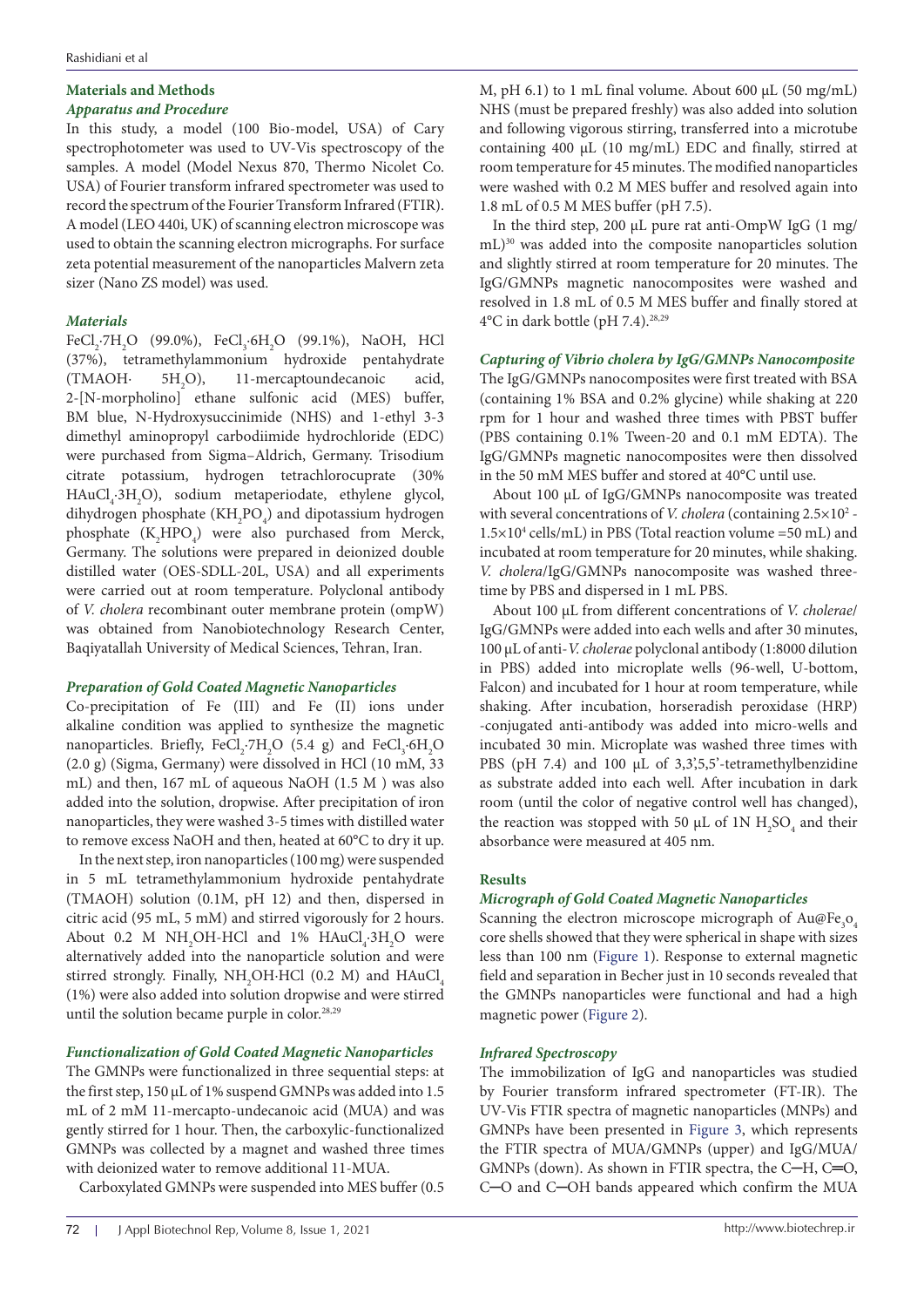<span id="page-2-0"></span>

**Figure 1.** SEM Micrograph of Synthesized Gold-Coated Magnetic Nanoparticles.

<span id="page-2-1"></span>

immobilization on GMNPs (upper). Also, the C─N and N─H bands were completely visible which established the IgG immobilization on MUA/GMNPs (down).

# *Detection of Vibrio cholera Via IgG/GMNPs Magnetic Nanocomposite*

*Vibrio cholera* was detected at the concentration ranging from  $2.5 \times 10^2$  to  $1.5 \times 10^5$  N/mL (number of *V. cholera* per milliliter) with a correlation coefficient of 0.9926 and a detection limit of 16 N/mL. An association between the increase of the absorption intensity (at 405 nm) and the *V. cholera* number by the sandwich model of IgG/GMNPs are shown in [Figure 4](#page-2-3) which were calculated with Ι-Formula. I-formula:  $3.3\delta/S \rightarrow 3.3\times0.9926/0.0004$ 

### *Specificity of the Immunosensor*

In the current study, the selectivity of the proposed immunosensor was evaluated in the presence of four different gram negative and gram-positive bacteria (*Escherichia coli, Klebsiella pneumoniae, Shigella sonnei, and Staphylococcus aureus*). They had any response to IgG/ GMNPs nanocomposite, showing the selectivity of the system to *V. cholera*.

### **Discussion**

In the present study, we developed a sandwich model of IgG/GMNPs nanocomposite to detect *V. cholera* with a correlation coefficient of 0.998 and detection limit of 16 N/ mL (number of bacterium per milliliter). The specificity of the nanocomposite in the presence of gram negative and gram positive bacteria showed that the assay is reliable.

Molecular methods may have a low specificity due to the presence of sequences similarity among bacteria, which lead to false positive results. Instead, using specific antibodies is commonly used in nanocomposites and in our opinion; it will result in a high specificity which has also been confirmed previously.31 One of the reasons may be the capture antibody used in this research, which was against OmpW, a conserved and surface-exposed outer membrane protein which is specific to all *V. cholerae* strains.<sup>32,33</sup>

In addition to high specificity, the presented procedure needs only 40 min to detect *V. cholerae*, which is comparable with molecular and new advanced methods which usually requires more than 1 h. Molecular assays have several steps such as DNA or RNA extraction, target amplification and product electrophoresis steps that are time consuming.34

<span id="page-2-2"></span>

**Figure 3.** FTIR Spectra of MUA/GM (A) and IgG/MUA/GMNPs (B).

<span id="page-2-3"></span>

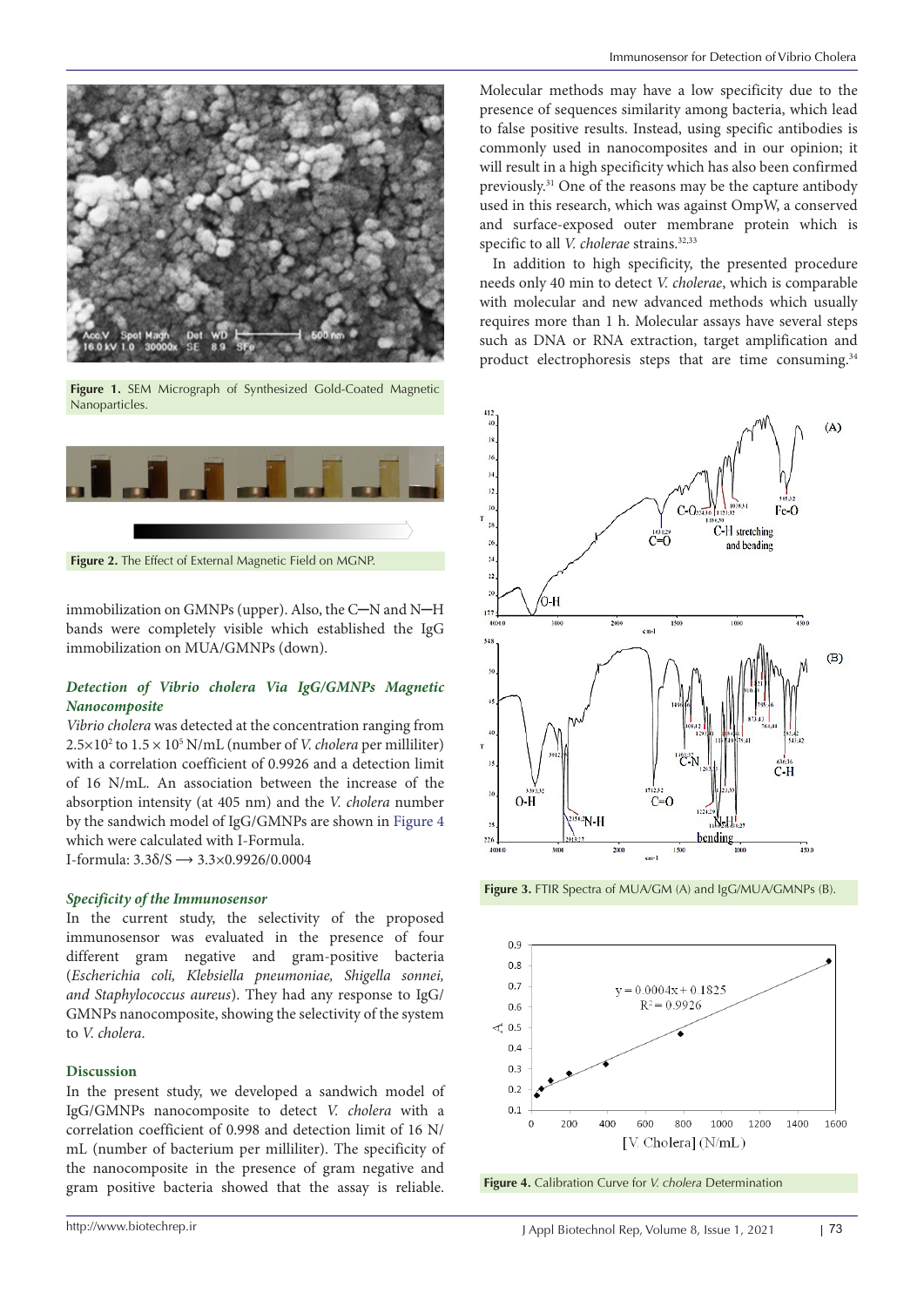Although the IgG/GMNPs nanocomposite detection based is similar to the ELISA method, but many steps which take a long time in conventional ELISA, was excluded from the procedure.

The method presented here showed also a high sensitivity with a detection limit of 16 N/mL, which is more sensitive than other directional methods which are frequently used in clinical or research laboratories. Laczka et al developed a specific sandwich-model assay to detect 12 *Vibrio* species based on avidin-biotin binding strategy, which had the detection limits between  $7\times10^3$  to  $3\times10^4$  cells/mL.<sup>35</sup>

The different values in the detection limit of the assay may result from the types of antibody, which is used as a capture antibody. In the study by Martínez-Govea et al, it was revealed that the application of antibody against Omp antigens in the ELISA assay leads to a high sensitivity in comparison with the ELISA assay, in which the antibody against whole-bacterial cell has been used.36

### **Conclusions**

Using the IgG/GMNPs nanocomposite for the detection of *V. cholerae* is simple, reliable and faster than other methods such as Polymerase Chain Reaction (PCR) and it may be effective and affordable to replace it with other molecular assays.

#### **Authors' Contributions**

All authors contributed equally to this research.

#### **Conflict of Interest Disclosures**

The authors declare that they no conflicts of interest.

#### **Acknowledgements**

The authors would like to thank the guidance and advice of the "Clinical Research Development Unit of Baqiyatallah Hospital". They would also like to express their gratitude to all the coworkers in the Baqiyatallah University of Medical Sciences for their technical assistance.

### **References**

- 1. Paul RC, Faruque AS, Alam M, et al. Incidence of severe diarrhoea due to *Vibrio cholerae* in the catchment area of six surveillance hospitals in Bangladesh. Epidemiol Infect. 2016;144(5):927-939. doi:[10.1017/s0950268815002174](https://doi.org/10.1017/s0950268815002174).
- 2. Ranjbar R, Rahbar M, Naghoni A, Farshad S, Davari A, Shahcheraghi F. A cholera outbreak associated with drinking contaminated well water. Arch Iran Med. 2011;14(5):339-340.
- 3. Pourshafie MR, Bakhshi B, Ranjbar R, et al. Dissemination of a single *Vibrio cholerae* clone in cholera outbreaks during 2005 in Iran. J Med Microbiol. 2007;56(Pt 12):1615-1619. doi[:10.1099/](https://doi.org/10.1099/jmm.0.47218-0) [jmm.0.47218-0](https://doi.org/10.1099/jmm.0.47218-0).
- 4. Ranjbar R, Naghoni A, Afshar D, Nikkhahi F, Mohammadi M. Rapid molecular approach for simultaneous detection of *Salmonella* spp., *Shigella* spp., and *Vibrio cholera*. Osong Public Health Res Perspect. 2016;7(6):373-377. doi[:10.1016/j.phrp.2016.10.002.](https://doi.org/10.1016/j.phrp.2016.10.002)
- 5. Ranjbar R, Sadeghy J, Shokri Moghadam M, Bakhshi B. Multilocus variable number tandem repeat analysis of *Vibrio cholerae* isolates from 2012 to 2013 cholera outbreaks in Iran. Microb Pathog. 2016;97:84-88. doi[:10.1016/j.micpath.2016.05.023](https://doi.org/10.1016/j.micpath.2016.05.023).
- 6. Beutin L, Bode L, Richter T, Peltre G, Stephan R. Rapid visual detection of *Escherichia coli* and *Vibrio cholerae* Heat-labile enterotoxins by nitrocellulose enzyme-linked immunosorbent assay. J Clin Microbiol. 1984;19(3):371-375. doi[:10.1128/](https://doi.org/10.1128/jcm.19.3.371-375.1984) [jcm.19.3.371-375.1984.](https://doi.org/10.1128/jcm.19.3.371-375.1984)
- 7. Holmgren J, Svennerholm AM. Enzyme-linked immunosorbent assays for cholera serology. Infect Immun. 1973;7(5):759-763. doi:[10.1128/iai.7.5.759-763.1973](https://doi.org/10.1128/iai.7.5.759-763.1973).
- 8. Koch WH, Payne WL, Wentz BA, Cebula TA. Rapid polymerase

chain reaction method for detection of *Vibrio cholerae* in foods. Appl Environ Microbiol. 1993;59(2):556-560. doi:[10.1128/](https://doi.org/10.1128/aem.59.2.556-560.1993) [aem.59.2.556-560.1993](https://doi.org/10.1128/aem.59.2.556-560.1993).

- Fields PI, Popovic T, Wachsmuth K, Olsvik O. Use of polymerase chain reaction for detection of toxigenic *Vibrio cholerae* O1 strains from the Latin American cholera epidemic. J Clin Microbiol. 1992;30(8):2118-2121. doi[:10.1128/jcm.30.8.2118-2121.1992](https://doi.org/10.1128/jcm.30.8.2118-2121.1992).
- 10. Jeyasekaran G, Raj KT, Shakila RJ, Thangarani AJ, Sukumar D. Multiplex polymerase chain reaction-based assay for the specific detection of toxin-producing *Vibrio cholerae* in fish and fishery products. Appl Microbiol Biotechnol. 2011;90(3):1111-1118. doi[:10.1007/s00253-011-3175-9](https://doi.org/10.1007/s00253-011-3175-9).
- 11. Babavalian H, latifi AM, Shokrgozar MA, Bonakdar S, Shakeri F, Tebyanian H. Healing effects of synthetic versus commercial alginate hydrogel dressings on wounds. Trauma Mon. 2017;22(6):e64270. doi[:10.5812/traumamon.38941](https://doi.org/10.5812/traumamon.38941).
- 12. Tebyanian H, Mirhosseiny SH, Kheirkhah B, Hassanshahian M, Farhadian H. Isolation and identification of *Mycoplasma synoviae* from suspected ostriches by polymerase chain reaction, in Kerman province, Iran. Jundishapur J Microbiol. 2014;7(9):e19262. doi[:10.5812/jjm.19262](https://doi.org/10.5812/jjm.19262).
- 13. Zarparvar P, Amoozegar MA, Babavalian H, Fallahian M, Tebyanian H, Shakeri F. Isolation and identification of culturable halophilic bacteria with producing hydrolytic enzyme from Incheh Broun hypersaline wetland in Iran. Cell Mol Biol (Noisy-le-grand). 2016;62(12):31-36. doi:[10.14715/cmb/2016.62.12.6](https://doi.org/10.14715/cmb/2016.62.12.6).
- 14. Tebyanian H, Hassanshahian M, Kariminik A. Hexadecanedegradation by *Teskumurella* and *Stenotrophomonas* strains isolated from hydrocarbon contaminated soils. Jundishapur J Microbiol. 2013;6(7):e9182. doi[:10.5812/jjm.9182.](https://doi.org/10.5812/jjm.9182)
- 15. Faulk WP, Torry DS, McIntyre JA. Effects of serum versus plasma on agglutination of antibody-coated indicator cells by human rheumatoid factors. Clin Immunol Immunopathol. 1988;46(2):169- 176. doi[:10.1016/0090-1229\(88\)90179-1](https://doi.org/10.1016/0090-1229(88)90179-1).
- 16. Sungkanak U, Sappat A, Wisitsoraat A, Promptmas C, Tuantranont A. Ultrasensitive detection of *Vibrio cholerae* O1 using microcantilever-based biosensor with dynamic force microscopy. Biosens Bioelectron. 2010;26(2):784-789. doi[:10.1016/j.](https://doi.org/10.1016/j.bios.2010.06.024) [bios.2010.06.024.](https://doi.org/10.1016/j.bios.2010.06.024)
- 17. Pankhurst QA, Connolly J, Jones SK, Dobson J. Applications of magnetic nanoparticles in biomedicine. J Phys D Appl Phys. 2003;36(13):167-181. doi:[10.1088/0022-3727/36/13/201.](https://doi.org/10.1088/0022-3727/36/13/201)
- 18. Bulte JWM. Magnetic nanoparticles as markers for cellular MR imaging. J Magn Magn Mater. 2005;289:423-427. doi[:10.1016/j.](https://doi.org/10.1016/j.jmmm.2004.11.119) [jmmm.2004.11.119.](https://doi.org/10.1016/j.jmmm.2004.11.119)
- 19. Mosbach K, Schröder U. Preparation and application of magnetic polymers for targeting of drugs. FEBS Lett. 1979;102(1):112-116. doi[:10.1016/0014-5793\(79\)80940-0](https://doi.org/10.1016/0014-5793(79)80940-0).
- 20. Babavalian H, Latifi AM, Shokrgozar MA, Bonakdar S, Tebyanian H, Shakeri F. Cloning and expression of recombinant human platelet-derived growth factor-BB in Pichia Pink. Cell Mol Biol (Noisy-le-grand). 2016;62(8):45-51.
- 21. Zhou WL, Carpenter EE, Lin J, Kumbhar A, Sims J, O'Connor CJ. Nanostructures of gold coated iron core-shell nanoparticles and the nanobands assembled under magnetic field. Eur Phys J D At Mol Opt Phys. 2001;16(1):289-292. doi:[10.1007/s100530170112.](https://doi.org/10.1007/s100530170112)
- 22. Shamsipour F, Zarnani AH, Ghods R, et al. Conjugation of monoclonal antibodies to super paramagnetic iron oxide nanoparticles for detection of her2/neu antigen on breast cancer cell lines. Avicenna J Med Biotechnol. 2009;1(1):27-31.
- 23. Ito A, Kuga Y, Honda H, et al. Magnetite nanoparticle-loaded anti-HER2 immunoliposomes for combination of antibody therapy with hyperthermia. Cancer Lett. 2004;212(2):167-175. doi[:10.1016/j.](https://doi.org/10.1016/j.canlet.2004.03.038) [canlet.2004.03.038.](https://doi.org/10.1016/j.canlet.2004.03.038)
- 24. Chen L, Deng L, Liu L, Peng Z. Immunomagnetic separation and MS/SPR end-detection combined procedure for rapid detection of Staphylococcus aureus and protein A. Biosens Bioelectron. 2007;22(7):1487-1492. doi[:10.1016/j.bios.2006.06.038.](https://doi.org/10.1016/j.bios.2006.06.038)
- 25. Zhang S, Bian Z, Gu C, et al. Preparation of anti-human cardiac troponin I immunomagnetic nanoparticles and biological activity assays. Colloids Surf B Biointerfaces. 2007;55(2):143-148. doi[:10.1016/j.colsurfb.2006.11.041](https://doi.org/10.1016/j.colsurfb.2006.11.041).